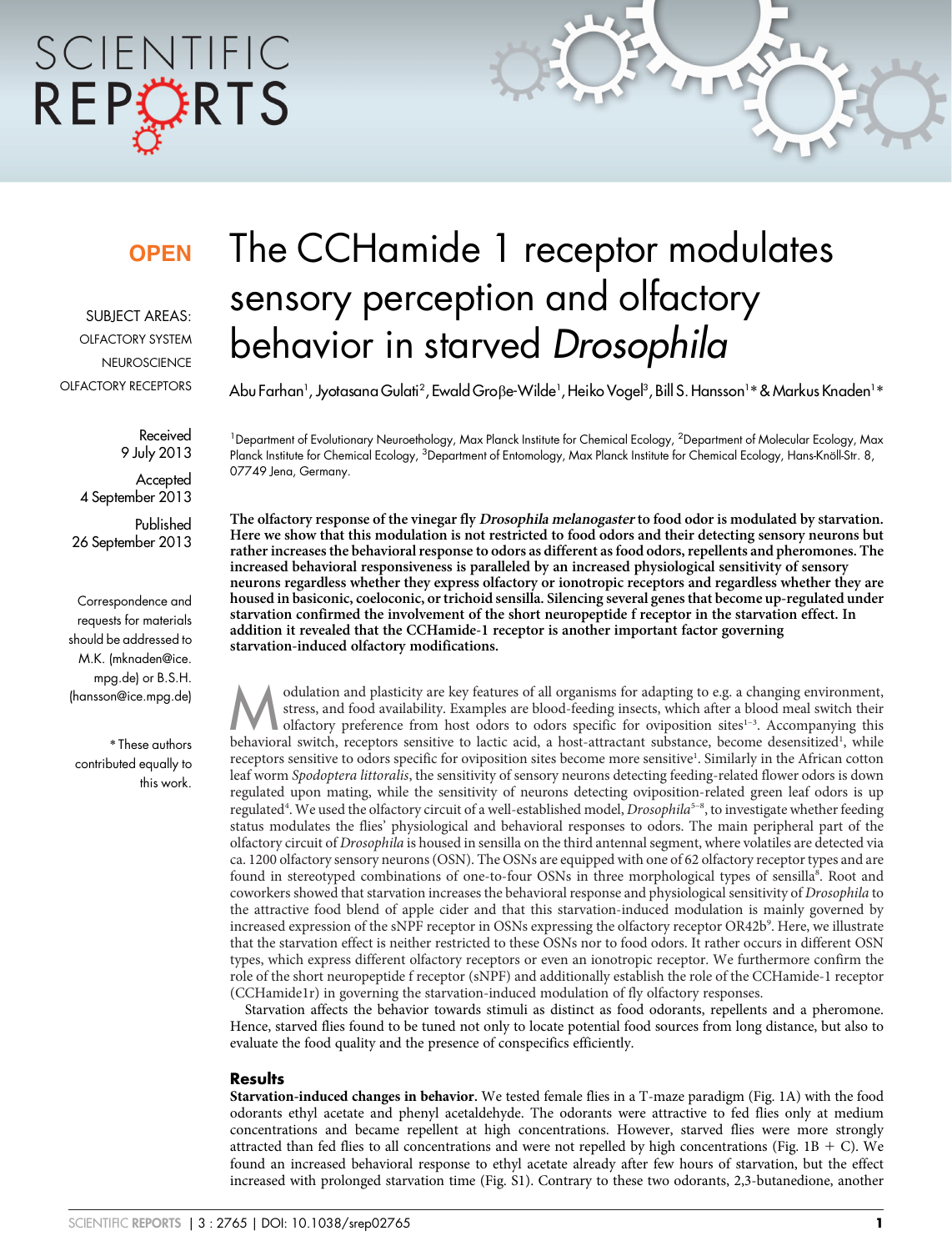



Figure 1 | Behavioral responses of starved and fed flies. A. T-maze paradigm. 30 female flies were introduced into the center arm. Traps at the end of the T-arms were filled with an odor (red) or with solvent only (yellow). After 40 min flies in each trap and flies that did not enter any trap

were counted and the response index calculated as  $RI = (\#flies in odor trap)$ – #flies in solvent trap)/#total flies. B–F. Fly choice in the T-maze tested with different concentrations of 5 odors. Grey shaded area in F, experiment performed with male flies. Box plots give the median (black bold line), 2<sup>nd</sup> and  $3<sup>rd</sup>$  quartiles (box), and minima and maxima (whiskers) of twelve replicates. Filled boxes represent experiments with significant differences between starved and fed flies (Mann-Whitney-U test,  $p < 0.05$ ); asterisks depict experiments where the RI values differed significantly from 0 (i.e. the odor was attractive or repellent).

food-related odor, attracted fed flies in low as well as in high concentrations. However, again starved flies were significantly more attracted to all concentrations tested (Fig. 1D).

In order to test whether this increased behavioral responsiveness of starved flies was restricted to food odors only, we repeated the experiments with benzaldehyde, a well known repellent for Drosophila<sup>10,11</sup>. The fed flies did not respond to this odorant at low concentrations, while the starved flies became attracted to it. However, at high concentrations benzaldehyde repelled both starved and fed flies (Fig. 1E). Finally we tested cis-vaccenyl acetate (cVA), a pheromone that is involved in aggregation<sup>12</sup>, aggression<sup>13</sup>, and mating behavior<sup>14</sup>. While  $cVA$  was neutral to fed flies at all concentrations, it was attractive to starved flies at high concentrations (Fig. 1F). Since cVA regulates aggression and mating in male Drosophila, we additionally tested males. Like females, males became attracted to  $cVA$  only when they were starved before (Fig. 1F). To sum up, regardless which odors we tested we found an increased responsiveness in starved flies. Future studies will reveal whether this increased responsiveness of starved flies can also be observed towards odors that are sensed by sensory neurons expressing only one specific receptor type and are further processed via labeled lines like described for  $CO_2$ <sup>15,16</sup> and geosmin<sup>17</sup>.

Starvation-induced changes in peripheral olfactory sensitivity. We next asked whether the increased behavioral responsiveness observed in starved flies comes along with a change in physiological sensitivity. We performed single sensillum recordings (Fig. 2A) from OSNs expressing the main target receptors of the same set of odors that was used in the behavioral experiments. All odors evoked stronger physiological responses in starved flies with the effects being most pronounced at low odor concentrations (Fig. 2B–F). In addition to increased spike rates after stimulation, we found increased spontaneous firing rates (Fig. 3A and B) and reduced response latencies in starved flies (Fig. 3C and Fig. S2). Again, the starvation effect was found not restricted to the detection of food odors (ethyl acetate and 2,3-butanedione both mainly targeting Or59b in the basiconic sensilla ab2, and phenyl acetaldehyde mainly targeting Ir84a in the coeloconic sensilla ac4, Fig. 2B–D). It also occurred in OSNs detecting non-food odors like benzaldehyde (Or7a in the basiconic sensilla ab4, Fig. 2E) and the pheromone cVA (Or67d in the trichoid sensilla at1, Fig. 2F). Therefore starvation affected all sensillum types and both receptor types – olfactory receptors (OR) as well as ionotropic receptors (IR). It should be pointed out here, that changes in the peripheral sensitivity might not necessarily be sufficient to explain the observed behavioral changes. It might well be, but was not the subject of this study, that also higher-order neurons involved in further processing the olfactory information and – hence – in governing the olfactory response might be affected as well.

Interestingly, when starved flies were exposed to sucrose, the starvation effect was abolished and one hour after feeding, both the behavior of the flies (Fig. 1B and F) and their sensitivity (Fig. 2B and F) resembled that of fed flies.

Genes involved in the starvation effect. To investigate the molecular basis of the starvation process, we compared gene expression at the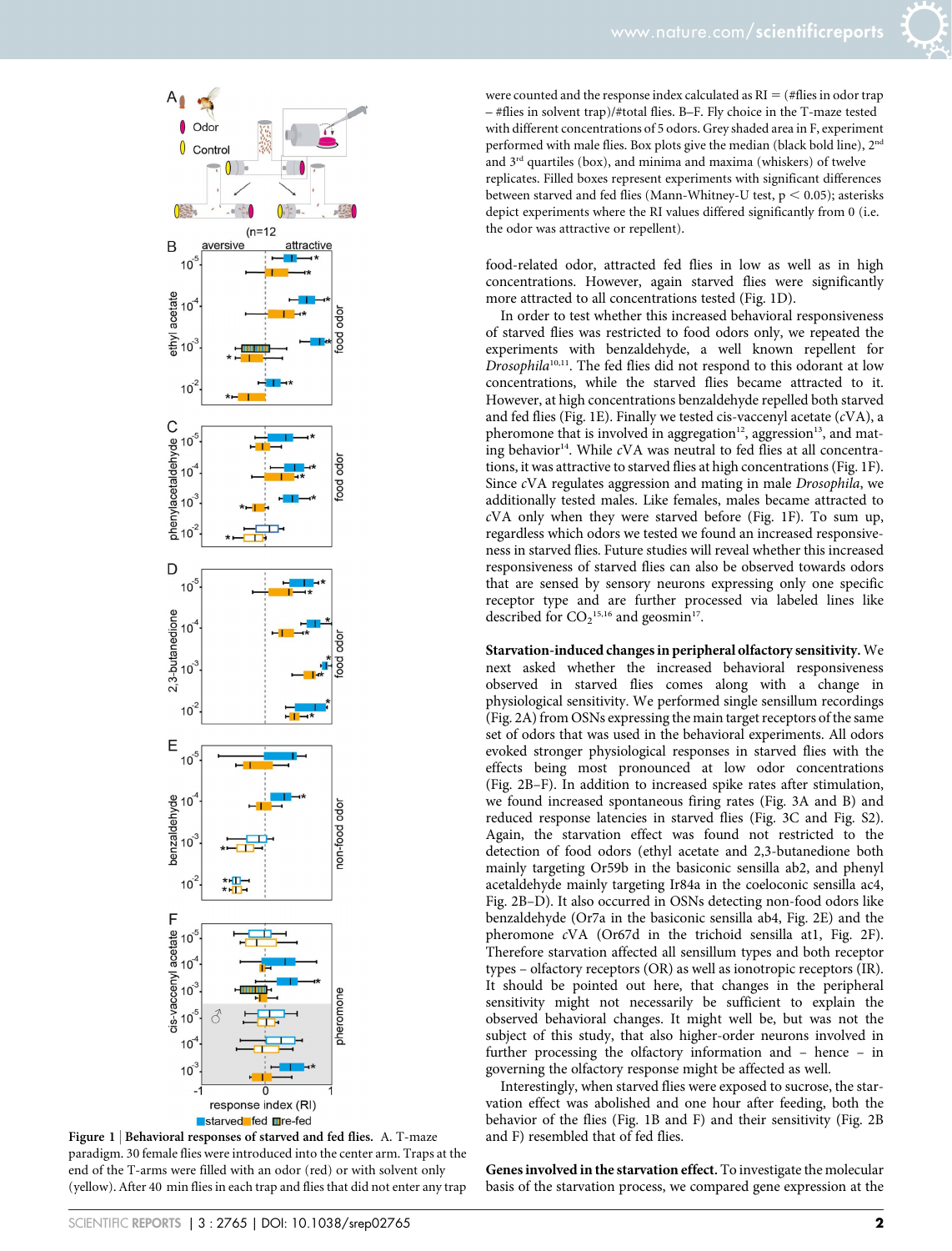

Figure 2 | Physiological responses of starved and fed flies. A. Example spike traces from an ab2 sensillum stimulated with different concentrations of ethyl acetate. B–F. OSN changes in spike frequencies. (spike frequency during 1 s after stimulus onset) minus (spontaneous

spike frequency during 1 s before stimulus onset) when stimulated with different concentrations of the same odors as in B–F. Single sensillum recordings from starved and fed flies. Box plots summarize the results recorded from each 10 sensilla. OSN and sensillum types are given in the top right corner of each plot. Orange: fed flies; blue: starved flies; striped: re-fed flies. In all cases re-fed flies were significantly different from starved flies but not from fed flies.



Figure 3 <sup>|</sup> Spontaneous firing rate and response latencies of OSNs in starved and fed flies. A. Examples of spontaneous spike traces from OSNs housed in sensillum ab2. B. Starvation-induced changes in spike frequencies of different OSNs. C. Mean normalized response profile of OSNs in 10 ab2A sensilla to 500 ms pulses of ethyl acetate (diluted  $10^{-7}$  in paraffin oil). Average firing rate before the stimulus was set as 1. Firing rates after the stimulus were normalized accordingly. Arrows indicate where the response becomes significantly higher than before the stimulus (Wilcoxon signed ranks test,  $N = 10$ ,  $p < 0.05$ , Lines, average response; shaded areas, standard deviation). Orange: fed flies; blue: starved flies.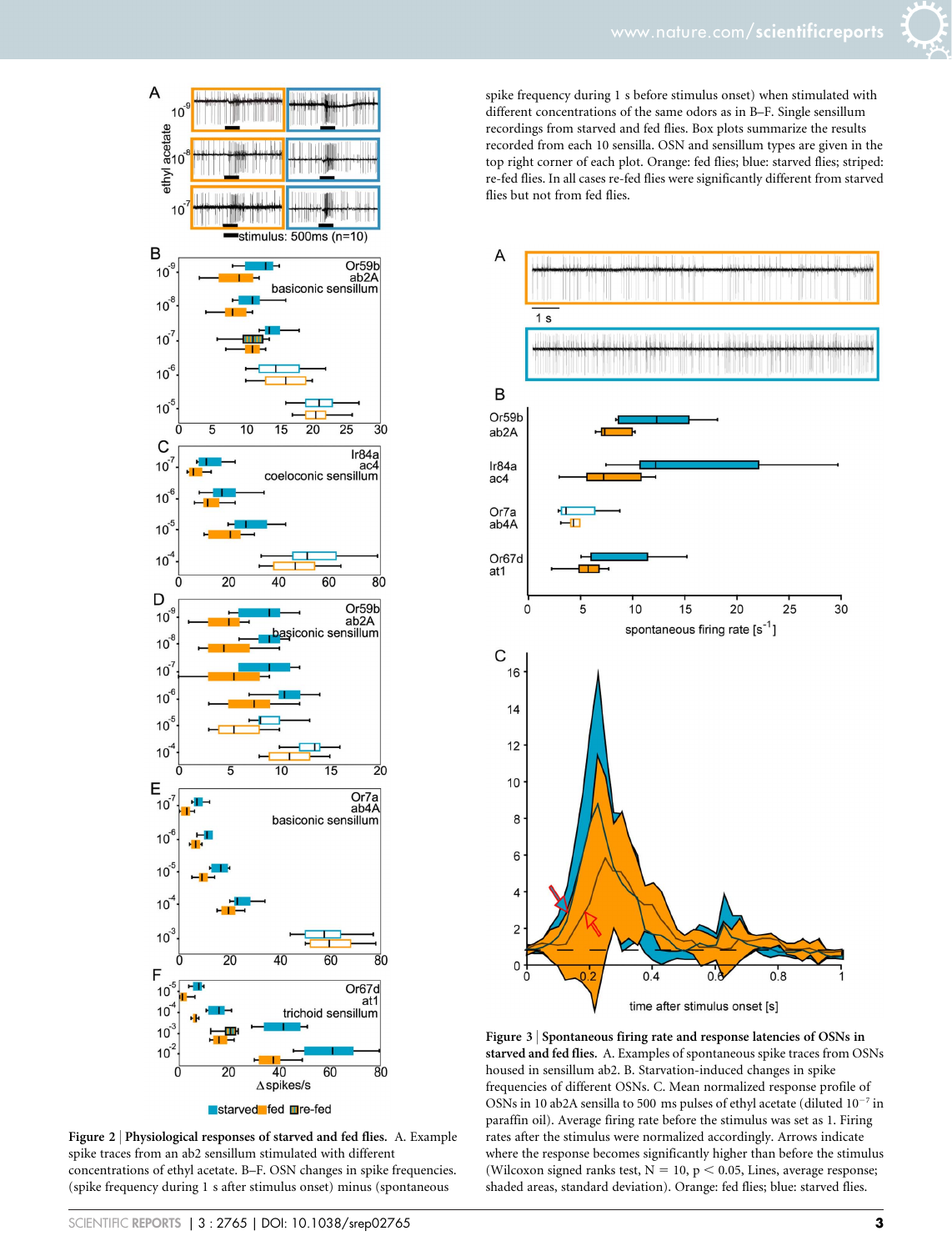level of the antenna and the brain for fed and starved flies. After 28 hours of starvation, the expression of 209 genes in the antennae and of 999 genes in the brain was up regulated, while the expression of 47 genes in the antennae and 372 genes in the brain was down regulated (Table S1, FDR = 0.05). We found e.g. the expression of the short neuropeptide F 2.3times and that of the neuropeptide allatostatine 3.6times upregulated within the antenna, while the expression of CCHamide was 2.5times upregulated in the brain. We next focused on some of the genes that are known to be involved in the synthesis of these neuropeptides (allatostatine) or of the corresponding neuropeptide receptors (sNPFR1, CCHamide1r and AlstR).

We silenced these genes at the level of the OR-expressing OSNs by using UAS-RNAi and Orco-Gal4 driver lines. We then tested if the flies still exhibited a starvation-induced increased behavioral responsiveness despite the silenced target genes (Fig. 4A–C). When we tested the behavior of starved flies to ethyl acetate (mainly detected by OR59b) silencing allatostatine, its corresponding receptor, or the sNPF receptor did not affect the starvation effect. Only silencing the CCHamide1 receptor resulted in an abolished starvation effect, suggesting a major role of CCHamide1 or its corresponding receptor in starvation-induced modulation in OR59b-expressing OSNs (Fig. 2A). Although sNPFR1 has been reported to govern the starvation effect (Root et al. 2011), sNPF seems not to be expressed in  $OR59b^{18}$ . Therefore, we did not expect that the silencing of the sNPF receptor would affect the starvation-induced increased response to an odorant sensed by this neuron. The picture changed when we tested starved flies with cis-vaccenyl acetate (Fig. 2B). This compound is mainly detected by OSNs carrying OR67d, the neurons that have been shown to express sNPF<sup>18</sup>. As expected, silencing the sNPF receptor abolished the starvation-induced increased response to cVA, which confirms the involvement of this receptor in the starvation-induced modulation as shown before<sup>9</sup>. Again silencing the CCHamide1 receptor reduced the starvation effect, emphasizing the important role of this receptor in governing starvation-induced modulation. As expected, silencing the sNPF or the CCHamide1 receptor in OR-expressing OSNs did not affect the flies' responses to phenylacetaldehyde (Fig. 4C), which is mainly detected by OSNs

expressing ionotropic receptors<sup>19</sup>. Only when we used CCHamid1rmutant flies (i.e. flies that lacked the receptor not only in the olfactory but also in the ionotropic receptors), the starvation effect towards the IR-detected odorant phenylacetaldehyde was abolished (Fig. 4C).

#### **Discussion**

Drosophila melanogaster uses olfaction to find and evaluate food sources<sup>20</sup>. Starved flies have been shown to be more attracted and more sensitive to the smell of cider vinegar<sup>9</sup>. Root and coworkers showed that the starvation-induced up-regulated neuropeptide receptor sNPFR1 in some of the OSNs activated by vinegar odor is responsible for the increased physiological and behavioral response to this odor.

Our finding that starved flies respond stronger to all tested odorants (Fig. 1) suggests that this starvation-induced modulation of olfaction is not restricted to food odors but is found also in the perception of odors that are significant in other contexts, like the repellent benzaldehyde or the pheromone cis-vaccenyl aldehyde. Following the finding of Root and coworkers that the expression of sNPFR1 is necessary and sufficient to explain the starvation-induced modulation, we expected that the behavioral response towards odorants that are mainly detected by neurons that do not express sNPF should not exhibit any starvation-induced modulation.

However, the behavioral response was up-regulated upon starvation not only for key ligands of the sNPF expressing neuron (cisvaccenyl aldehyde targeting OR67d), but also for ligands of neurons which do not express sNPF (Carlsson et al. 2010; ethyl acetate and 2,3 butanedione, both targeting OR59b; benzaldehyde targeting OR7a; phenylacetaldehyde targeting IR84a). Hence, starved flies respond stronger to all odorants, regardless whether they are mainly detected by sNPFR1-expressing neurons or not. Therefore, beside the sNPF receptor, additional factors could be involved in the starvationinduced modulation. However most odorants are sensed by neurons expressing different receptor types (e.g. ethyl acetate is one of the main ligands of OR59b but is also detected by OSNs expressing 22a, 43b, and 47a<sup>6</sup>. Therefore, it cannot be ruled out that one of the



Figure 4 <sup>|</sup> Impact of neuropeptides and their corresponding receptors on the starvation-induced modulation. A–C. Upper panels, behavioral responses of starved flies with silenced genes for neuropeptides or corresponding receptors to ethyl acetate (A), cis-vaccenyl acetate (B), and phenylacetaldehyde (C). Lower panels, olfactory behavioral responses of parental lines. For T-maze paradigm and explanation of box plot representation see Fig. 1. Filled boxes represent experiments with significant differences between mutant and wild type flies (one way ANOVA followed by tukey test,  $p < 0.05$ ).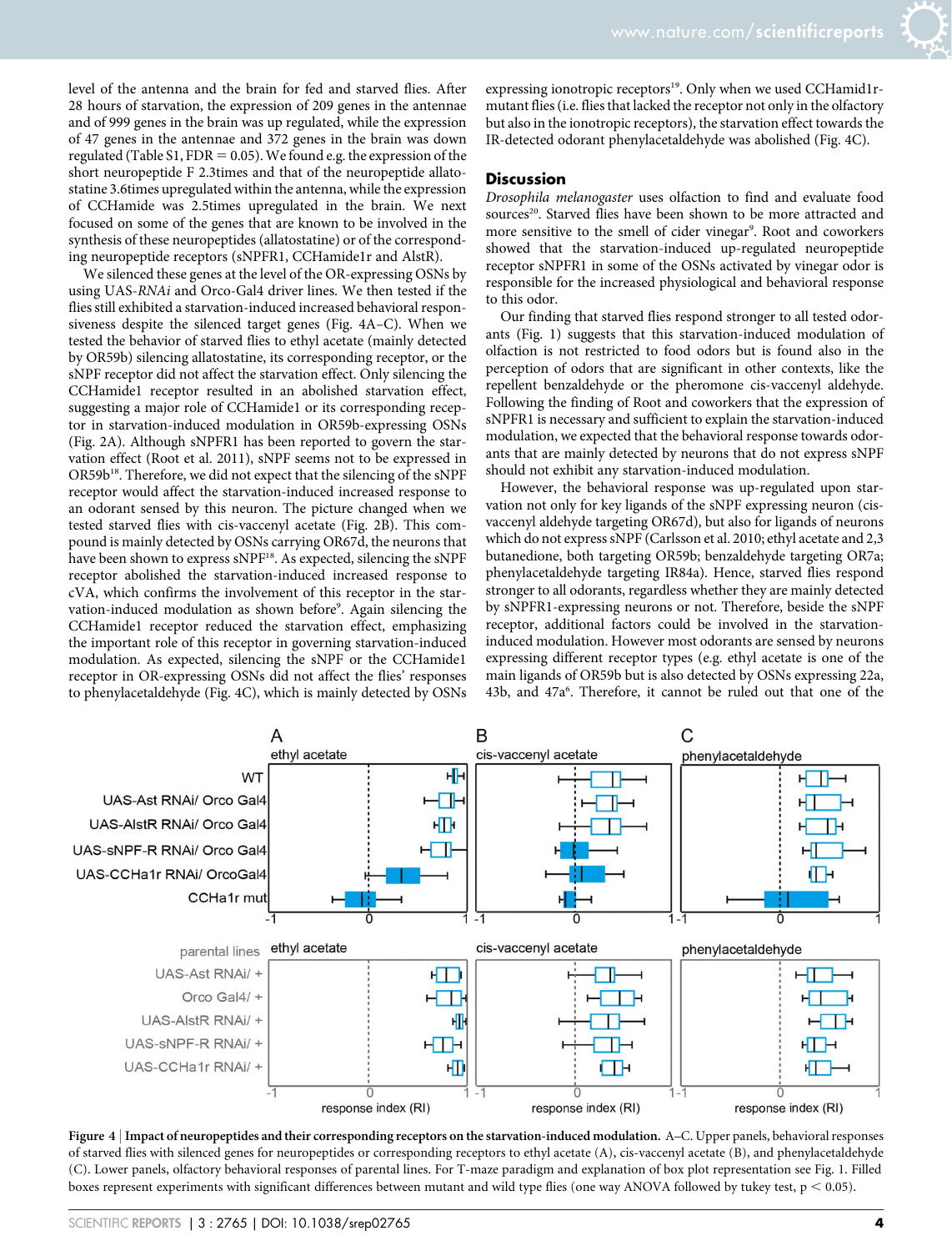neuron types activated by ethyl acetate expresses the sNPF receptor and hence, governs the up-regulated behavioral response.

By performing single sensillum recordings with the same set of odorants, that was used for the behavioral experiments, we found that starved flies exhibit an increased physiological response to low concentrated odorants (Fig. 2). Root and coworkers showed that in Drosophila the olfactory-driven activity of some OSNs and the corresponding projection neurons increases upon starvation<sup>9</sup>, while Farhadian and coworkers did not find any starvation-induced sensitization when recording from OSN that expressed OR47a<sup>21</sup>. Our data are in accordance with Root and coworkers but are contradictory to those of Farhadian and coworkers. However, one should bear in mind that we found the strongest difference in OSN responses of fed and starved flies when we tested odorants at low concentrations that were by 2–3 orders of magnitude lower than the concentrations used by Farhadian<sup>21</sup>. Therefore, we cannot say whether the conflicting results are caused by the different OSN types both studies recorded from or are due to the starvation effect becoming significant only at very low stimulus concentrations.

Biogenic amines have been shown to regulate a wide range of behavior including foraging<sup>22</sup>, circadian rhythms<sup>23</sup> and sexual interactions<sup>24</sup>. In *Drosophila* it has been shown that sNPFR is involved in up-regulation of olfactory sensitivity due to starvation<sup>9</sup>. However, only about 25% of the Drosophila OSNs seem to express the sNPF receptor<sup>25</sup>. By silencing several genes that are known to be involved in the synthesis of neuropeptides or neuropeptide receptors, we could confirm the involvement of the sNPF receptor (Fig. 4). However, our observations indicate that starvation-induced modulation is not restricted to the OSNs expressing this gene. In addition the CCHamide1 receptor is involved in this modulation also (Figure 4). This explains, why OSNs – regardless whether they express ionotropic or olfactory receptors and regardless in which sensillum type they are housed – become sensitized upon starvation. This rather globally working starvation effect might increase the efficiency of starved flies to localize and evaluate food sources.

#### Methods

Flies. We used flies of the following lines: CantonS, UAS-s-NPFR RNAi, UAS-AST RNAi, UAS-AST-R RNAi, UAS-CCHa1r RNAi, Or83b GAL4, Mi{ET1}CCHa1MB (Bloomington).

Fly rearing and maintenance. Flies were maintained at  $25^{\circ}$ C, 70% relative humidity under 12L: 12D in standard food vials (25 mm  $\times$  95 mm) containing standard cornmeal. Newly hatched flies (0–12 hrs old) were transferred to an odor-reduced medium<sup>26</sup> and from now on were kept at 20 $^{\circ}$ C. The flies were transferred to fresh medium every day in order to reduce pre-experimental olfactory experience. At the age of 4 days, female flies were collected and starved for 28 hours in a glass vial containing a moist bed of tissue paper (from now on referred to as ''starved flies''). A second group of flies was kept under the same conditions but with access to 3% sucrose (''fed flies''). A third group of flies was starved for 27 hours and had access to 3% sucrose during the subsequent hour (''re-fed flies'').

T-maze paradigm. Experiments were performed with a T-maze in which flies could enter either a trap that contained an odor or a control trap filled with solvent (Fig. 1A, for a detailed description see<sup>17</sup>). Thirty female flies (unless stated otherwise) were introduced to the maze and their position was scored after 40 minutes. We calculated the olfactory response index (RI) as described in legend of Fig. 1. The index could range from  $-1$  (complete avoidance) to 1 (complete attraction). A value of 0 characterizes no response, i.e. the odor is not detected or is neutral. Each experiment was repeated 12 times and the RIs of starved and fed flies were compared with the Mann-Whitney-U test and tested against 0 (no response) by the Wilcoxon-rank-sum test.

Single sensillum recordings. We performed single sensillum recordings from basiconic, coeloconic, and trichoid sensilla as described by<sup>7</sup>. Odor stimulation was performed as described by<sup>18</sup> with slight modifications. A glass tube ended 15 mm from the antenna and supplied humidified air (9 ml/min). Odors were diluted in paraffin oil. In order to avoid cross-contamination, we used disposable pasture pipettes to add the odor stimuli (head space of 10 µl of the diluted odor on filter paper, duration 500 ms, controlled via Syntech CS55). All chemicals used in this study were delivered by Sigma-Aldrich (Stenheim, Germany) with the highest purity available (90–99%). Spike frequencies were analyzed for one second before and after the stimulation onset with the software Auto Spike v 3.2 (Syntech, Hilversum, The

Netherlands). The response was calculated as spike frequency after stimulation – spike frequency before stimulation. The identification of different OSNs in a single sensillum was performed by spike sorting, i.e. based on differences in the spike amplitudes.

RNA extraction and microarray analysis. Both for starved and fed flies RNA extraction was done four times each with 100 Antennae and 50 brains from 50 flies using the Qiagen RNA extraction kit. RNA concentration was measured photometrically with a NanoDrop ND-1000 and RNA quality and integrity was controlled with the Agilent 2100 Bioanalyzer. RNA was labeled with cyanine 3-CTP dye using the Low RNA Input Linear Amplification kit according to manufacturer instructions (Agilent Technologies). Labelled amplified cRNA samples were analyzed on a Nanodrop spectrophotometer using the microarray function and used for microarray hybridization at 65°C for 17 hours. Slides were washed, treated in stabilization and drying solution, scanned with the Agilent Microarray Scanner, and data was extracted with Agilent Feature Extraction software version 9.1. The resulting gene expression profiles were analyzed using GeneSpring GX software (Silicon Genetics, Redwood City, CA). Raw intensities were normalized using the 75th percentile value and log2 and baseline transformed prior statistical analysis. We performed the implemented t-test for comparing two samples at a time and corrected the p-value for multiple testing. The microarray data with each probe name was deposited in the NCBI GEO database (accession number GSE48077).

- 1. Davis, E. E. Regulation of sensitivity in the peripheral chemoreceptor systems for host-seeking behavior by a hemolymph-borne factor in Aedes aegypti. J. Insect Physiol. 30, 179–183 (1984).
- 2. Siju, K. P., Hill, S. R., Hansson, B. S. & Ignell, R. Influence of blood meal on the responsiveness of olfactory receptor neurons in antennal sensilla trichodea of the yellow fever mosquito, Aedes aegypti. J. Insect Physiol. 56, 659–665 (2010).
- 3. Denotter, C. J., Tchicaya, T. & Schutte, A. M. Effects of age, sex and hunger on the antennal olfactory sensitivity of tsetse-flies. Physiol. Entomol. 16, 173–182 (1991).
- Saveer, A. M. et al. Floral to green: mating switches moth olfactory coding and preference. P. Roy. Soc. B-Biol. Sci. 279, 2314–2322 (2012).
- 5. Vosshall, L. B., Wong, A. M. & Axel, R. An olfactory sensory map in the fly brain. Cell 102, 147-159 (2000).
- 6. Hallem, E. A. & Carlson, J. R. Coding of odors by a receptor repertoire. Cell 125, 143–160 (2006).
- de Bruyne, M., Foster, K. & Carlson, J. R. Odor coding in the Drosophila antenna. Neuron 30, 537–552 (2001).
- 8. Hansson, B. S., Knaden, M., Sachse, S., Stensmyr, M. C. & Wicher, D. Towards plant-odor-related olfactory neuroethology in Drosophila. Chemoecology 20,  $\overline{51}$ –61 (2010).
- 9. Root, C. M., Ko, K. I., Jafari, A. & Wang, J. W. Presynaptic facilitation by neuropeptide signaling mediates odor-driven food search. Cell 145, 133–144  $(2011)$ .
- 10. Kreher, S. A., Mathew, D., Kim, J. & Carlson, J. R. Translation of sensory input into behavioral output via an olfactory system. Neuron 59, 110–124 (2008).
- 11. Knaden, M., Strutz, A., Ahsan, J., Sachse, S. & Hansson, B. S. Spatial Representation of odorant valence in an insect brain. Cell Rep. 1, 392–399 (2012).
- 12. Bartelt, R. J., Schaner, A. M. & Jackson, L. L. Cis- vaccenyl acetate as an aggregation pheromone in Drosophla melanogaster. J. Chem. Ecol. 11, 1747–1756 (1985). 13. Wang, L. M. & Anderson, D. J. Identification of an aggression-promoting
- pheromone and its receptor neurons in Drosophila. Nature 463, 227-231 (2010). 14. Kurtovic, A., Widmer, A. & Dickson, B. J. A single class of olfactory neurons
- mediates behavioural responses to a Drosophila sex pheromone. Nature 446, 542–546 (2007).
- 15. Suh, G. S. B. et al. A single population of olfactory sensory neurons mediates an innate avoidance behaviour in Drosophila. Nature 431, 854–859 (2004).
- 16. Sachse, S. et al. Activity-dependent plasticity in an olfactory circuit. Neuron 56, 838–850 (2007).
- 17. Stensmyr, M. C. et al. A conserved dedicated olfactory circuit for detecting harmful microbes in Drosophila. Cell 151, 1345-1357 (2012).
- 18. Carlsson, M. A., Diesner, M., Schachtner, J. & Nassel, D. R. Multiple neuropeptides in the Drosophila antennal lobe suggest complex modulatory circuits. J. Comp. Neurol. 518, 3359–3380 (2010).
- 19. Grosjean, Y. et al. An olfactory receptor for food-derived odours promotes male courtship in Drosophila. Nature 478, 236–240 (2011).
- 20. Asahina, K., Pavlenkovich, V. & Vosshall, L. B. The survival advantage of olfaction in a competitive environment. Curr. Biol. 18, 1153–1155 (2008).
- 21. Farhadian, S. F., Suarez-Farinas, M., Cho, C. E., Pellegrino, M. & Vosshall, L. B. Post-fasting olfactory, transcriptional, and feeding responses in Drosophila. Physiol. Behav. 105, 544–553 (2012).
- 22. Rex, E. et al. Tyramine receptor (SER-2) isoforms are involved in the regulation of pharyngeal pumping and foraging behavior in Caenorhabditis elegans. J. Neurochem. 91, 1104–1115 (2004).
- 23. Bloch, G., Hazan, E. & Rafaeli, A. Circadian rhythms and endocrine functions in adult insects. J. Insect Physiol. 59, 56–69 (2013).
- 24. Loer, C. M. & Kenyon, C. J. Serotonin-deficient mutants and male matingbehavior in the nematode Caenorhabditis elegans. J. Neurosci. 13, 5407–5417 (1993).